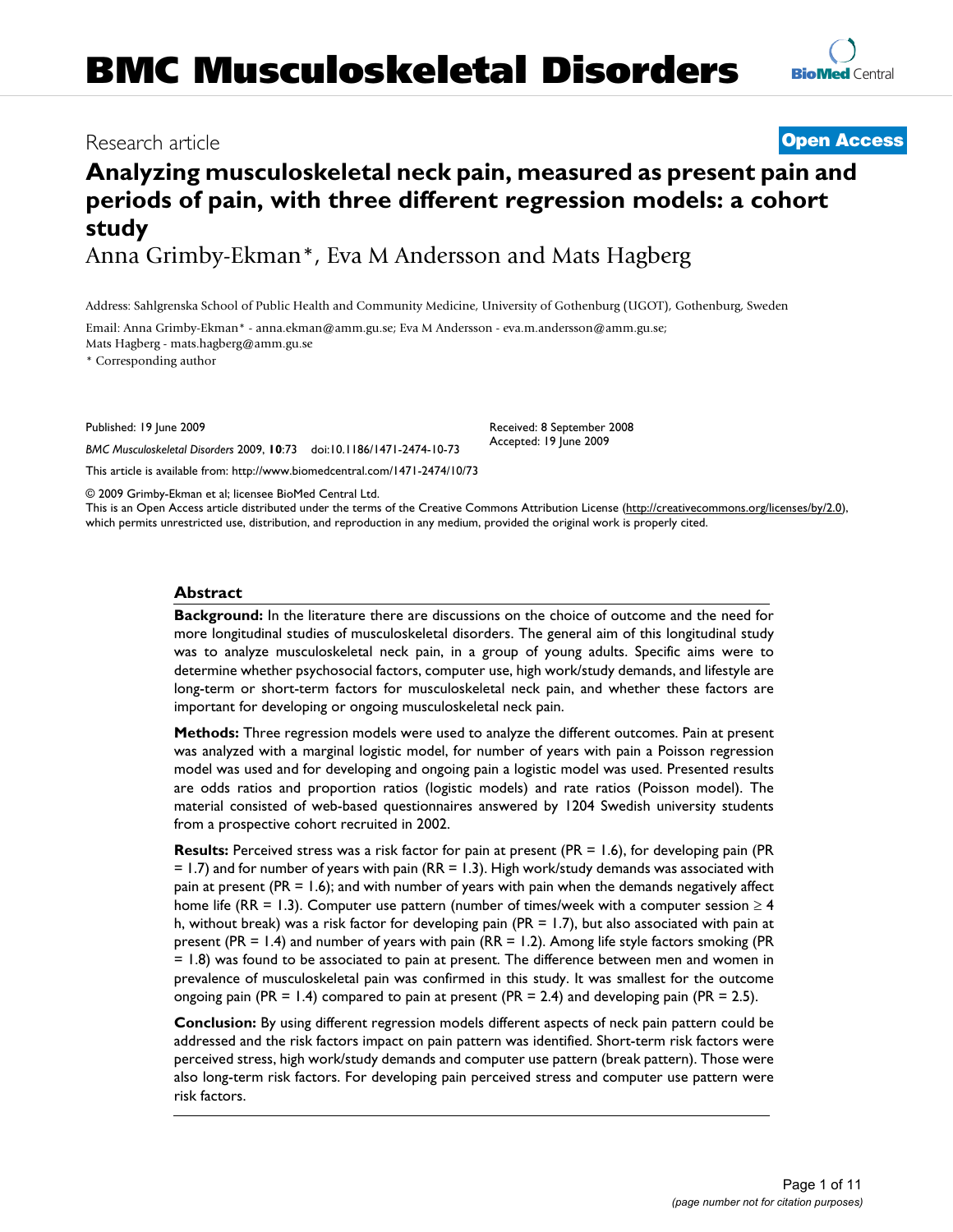#### **Background**

The literature on musculoskeletal disorders contains ongoing discussions concerning both the relevance of the measured outcomes [1-4] and the lack of longitudinal studies [5,6]. Many previous studies of upper body musculoskeletal disorders (MSD) focus on work-related MSD. One group of interest is computer users, among whom several factors have been identified as being associated with MSD; physical/ergonomic factors, working technique, work organization, hours spent typing, psychosocial factors, and gender [7-9].

Studies among more general groups have indicated that work-related physical factors (heavy load, awkward positions, repetitive movements) and psychosocial factors (demands, control, mental stress), as well as several individual risk factors (age, gender, obesity, smoking, physical activity), are important in the understanding of neck/ shoulder pain [2,3,10-14].

Some studies distinguish between specific and nonspecific MSD. Two recent studies indicated that certain physical risk factors were more strongly associated with specific disorders than with nonspecific pain in the upper limbs [12,13]. Another study, analyzing nonspecific regional MSD, identified psychosocial risk factors at work [1]. One recent study concluded that chronic and widespread musculoskeletal symptoms in neck or upper extremities were the main risk factors for self-reported generally reduced productivity due to musculoskeletal symptoms [15]. Several motivating reasons for further research are mentioned in the literature described above. More longitudinal and large-scale studies would permit conclusions about temporal relationships and are still requested in systematic reviews [5,16].

In the present study, three different regression models were used to analyze the longitudinal data, in order to address both the issue of better understanding of how risk factors affect musculoskeletal neck pain, and the issue of using relevant outcomes. Similar models have been proposed earlier, but either were not studied in combination or were not thoroughly discussed in terms of their benefits and their interpretation [14,17].

Musculoskeletal pain is not a clear event in time that happens at one time-point, f ex as death due to cancer or a first-time stroke. The pain comes and goes and this could be called recurrent pain [18]. The pain could also be longlasting, even if the intensity sometimes varies, and this could be called persistent pain [18]. In the present study the course of pain could have either of these qualities. The term 'ongoing pain' is here defined as pain that was present during one year or part of that year, and then present also during the following year or part of it. That is, ongoing pain could be either recurrent or persistent pain,

but which of these that are present can not be determined by the data in the present study. 'Developing pain' is here defined as when responders had no pain or only experienced pain periods lasting less than 8 days the year preceding baseline, and then at one-year follow-up had one or more periods of pain lasting for at least 8 days. Note that this is not necessary newly developed pain.

In this paper the theoretical frame-work will be based on the balance theory [19,20], in which health is supposed to be negatively affected from imbalance between various factors (at work and in leisure time). The demand-controlsocial support model [21] is a less extensive model, that here will be seen as included in a part of the balance theory. Research supports the relationships between psychosocial factors and musculoskeletal neck pain [5,16]. Note that here in a group of university students the lines between work and leisure time is not as clear as among other groups in working life.

Risks factors can have a short-term influence or a longterm one. For the purposes of the present study, shortterm influence refers to the situation where the exposure and current pain are close together in time. Using different regression models and different outcome variables, the present paper tries to evaluate factors as short-respectively long-term.

The general aim of this paper was to analyze musculoskeletal pain in the neck or upper back, in a group of young adults. The explanatory variables considered were psychosocial factors, computer use, demands, and lifestyle. Specific aims were:

1. To determine which factors are long-term and shortterm risk/protective factors for musculoskeletal pain.

2. To investigate whether the same factors are involved in the development of musculoskeletal pain as in ongoing musculoskeletal pain.

### **Methods**

#### *Material*

The material in this study is based on a cohort, recruited in 2002, of university students enrolled in medical and ITrelated studies. Baseline and yearly follow-up data were collected with an internet-based questionnaire; the baseline response rate was 70 percent. For a more extensive description of the study base see [22]. The present study uses data from the baseline, as well as the one-year and two-year follow-ups, among the 1204 respondents (628 women, 576 men) to the baseline questionnaire.

All subjects received written information concerning the study and their right to refuse to participate. Subjects agreed to participate by sending their approval by e-mail.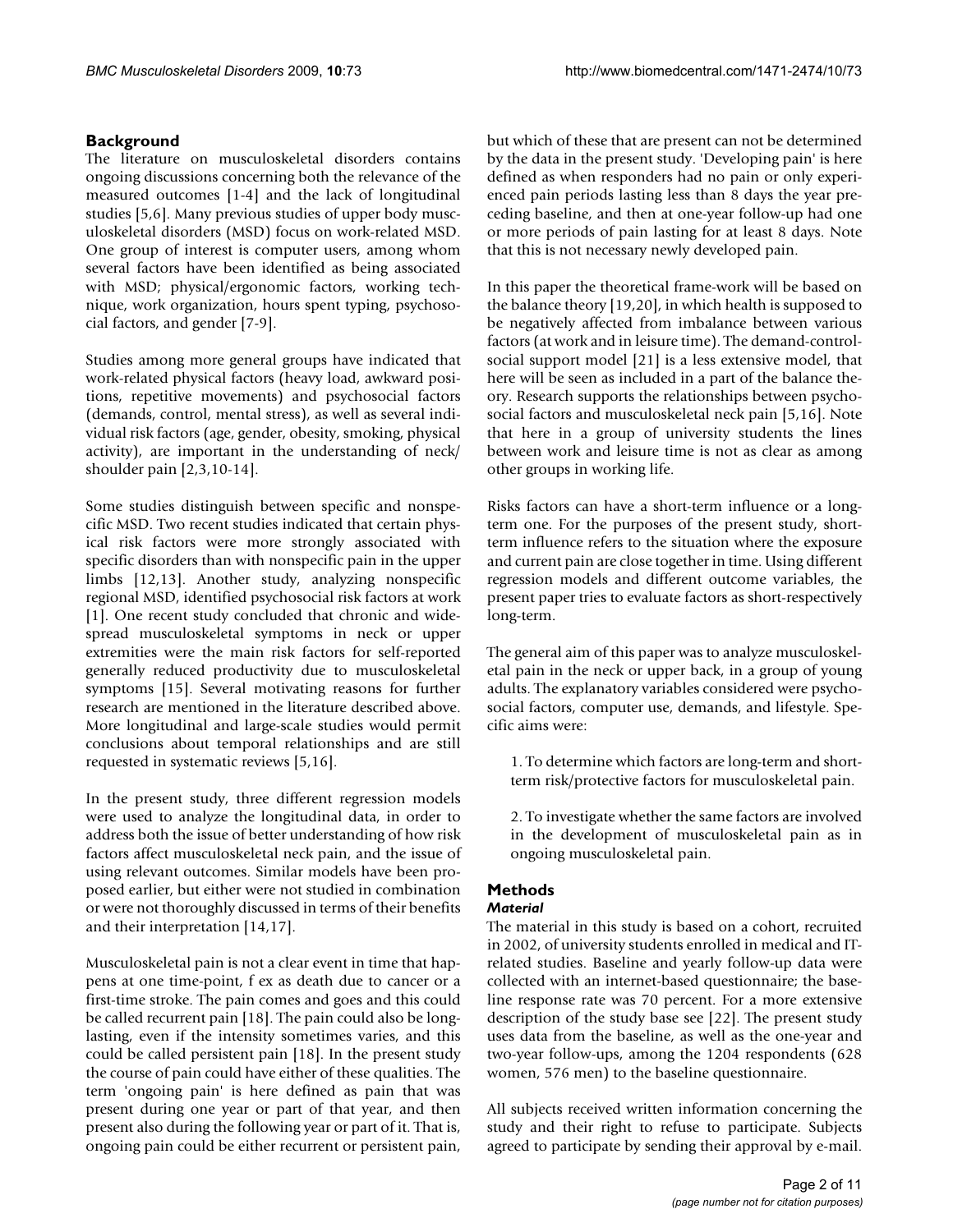This procedure was approved by the ethics committee of the Medical Faculty at the University of Gothenburg.

The outcome in this paper concerns pain in neck or upper back, according to the phrasing of the question in the questionnaire (Table 1). This is according to the consensus of the definition of the neck-region according to the Neck Pain Task Force [23]. We will for simplicity in the following text refer to neck pain in the meaning of our regions.

Three outcome variables were used; pain at present, a period of pain, and the number of years with pain (Table 1).

For the outcomes 'pain at present' and 'a period of pain', there were no missing values at baseline; however, 77 respondents failed to answer either question at both follow-ups, and 242 answered the one-year follow-up but not the two-year follow-up. Hence, the one-year data included 1127 respondents and the two-year data included 885 respondents.

The explanatory variables used in this study were sorted into six blocks: background, lifestyle, demands, psychosocial factors, computer use and health. Some questions were combined into new variables; f ex high work/study demands (Table 2), due to multicollinearity problems.

The explanatory variable 'perceived stress' is based on the question validated by Elo [24].

#### *Statistical methods*

For the outcomes 'pain at present' and 'a period of pain' raw baseline prevalence's were calculated. For the outcome 'number of years with pain' the proportion in each category was presented.

Three methods for regression analysis were used [14,25,26]: a marginal logistic regression model with an outcome of 'pain at present'; a Poisson regression model with an outcome of 'number of years with pain'; and a logistic Markov transitional model with an outcome of 'a period of pain'. The models are further explained below. In the first step of the analysis, each of the three models included one explanatory variable at a time together with gender (a simple regression model). In the second step of the analysis all those explanatory variables with P-values ≤ 0.2 were included in a multiple regression model. Gender was included as above. The choice of this limit, rather than  $P > 0.05$ , as an inclusion criteria for explanatory variables was made in order not to miss an explanatory variable with a possible association with musculoskeletal pain. We wanted to make sure to exclude only those variables that did not seem to be associated with musculoskeletal pain, or that were estimated with such uncertainty that no useful information was achieved. All analyses were performed using the PROC GENMOD procedure in the SAS statistical package (version 9.1, SAS Institute, Cary, NC, USA). Statistical significance was set at  $P \le 0.05$ . In all regression models, Wald type 3 P-values were used to assess the effect of each factor on the outcome variables. All P-values are two-sided.

For the binary outcomes 'pain at present' and 'a period of pain' odds ratios (OR) were achieved both from the simple regression models and from the multiple regression models. The OR and corresponding p-values derived from logistic regressions were used to test the association between different explanatory variables and the outcomes [27]. In addition proportion ratios (PR) were calculated. Here we use PR to denote the ratio between the proportions of those with the outcome, comparing the two exposure groups of interest. Other terminology in the literature for PR is among others; risk ratio (RR), probability ratio (PR), prevalence proportion ratio (PPR) [28-30]. The proportion ratios were calculated in order to estimate the magnitude of the exposure effect. The calculations were based on the parameter estimates in the simple logistic regression (as suggested in [27,31]). These calculations produces one estimate of PR for each possible combination of other explanatory variables included in the regression, and were therefore not calculated in the case of the multiple regression models. Here we calculated one PR for women and one PR for men and the adjusted PR is then the mean of these two PR's [25]. There is no straightfor-

|  | Table 1: Definition of the three outcome variables. |  |  |  |  |
|--|-----------------------------------------------------|--|--|--|--|
|--|-----------------------------------------------------|--|--|--|--|

| Outcome variable | Definition                                                                                                                                                                                               | Possible values |
|------------------|----------------------------------------------------------------------------------------------------------------------------------------------------------------------------------------------------------|-----------------|
| Pain at present  | "Do you at present have pain in the upper part of your back/neck?"<br>$Y = I$ if the participants answered yes to the question<br>$Y = 0$ otherwise                                                      | 0, I            |
| A period of pain | "Have you, during the last year, had a period of pain lasting more than 7 days in the upper part of<br>your back/neck?"<br>$Y = I$ if the participants answered yes to the question<br>$Y = 0$ otherwise | 0, I            |
|                  | Number of years with pain $Y = sum of 'a$ period of pain' over three years (baseline, one-year and two-year follow-ups)                                                                                  | 0, 1, 2, 3      |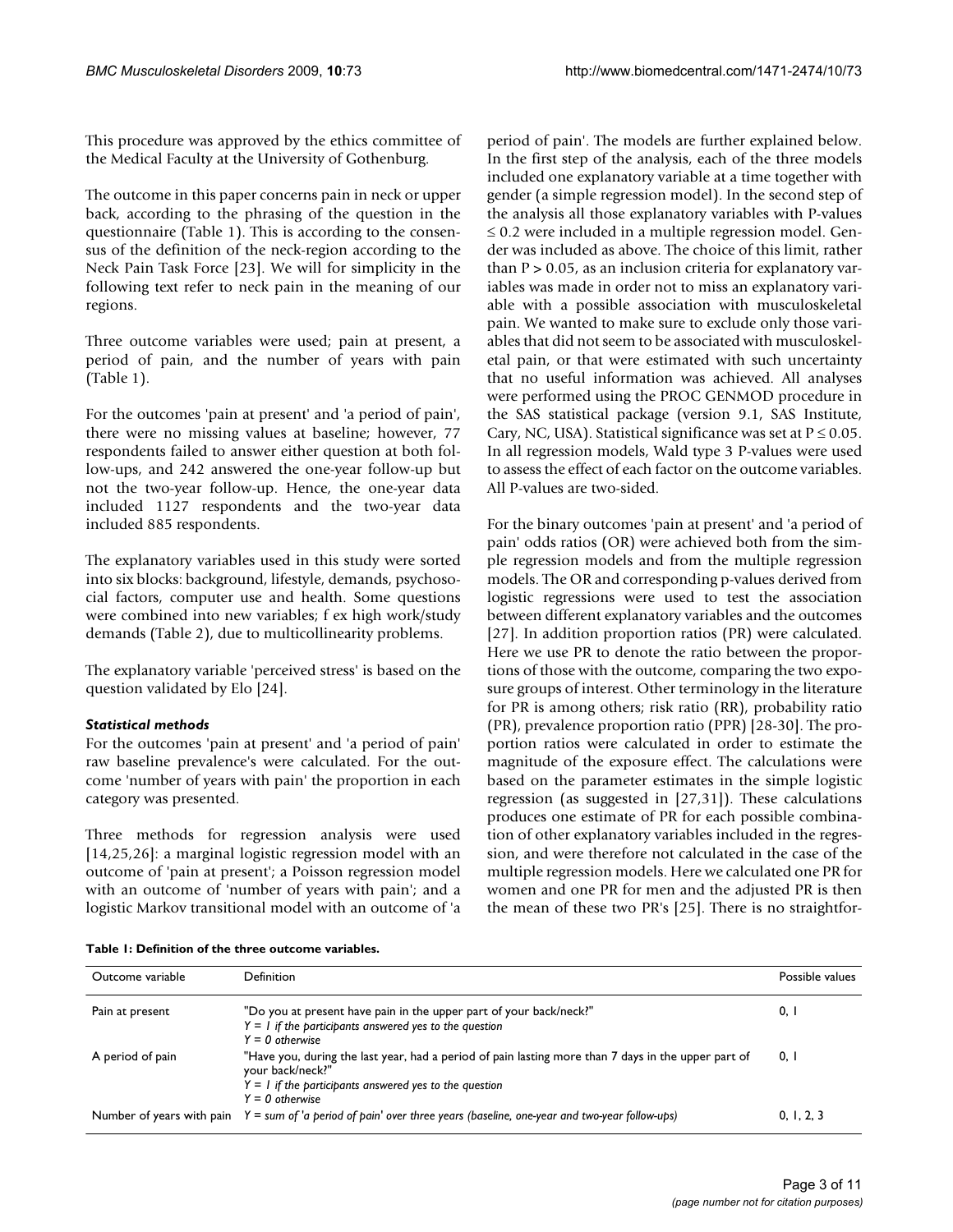#### **Table 2: Explanatory variables sorted into six blocks. Original variables** New variables **New variables** New variables Background **Gender** *1 = women, 0 = men* Length: *cm* Weight: *kg* Body mass index (BMI) = weight/length<sup>2</sup> **Overweight**: *1 = BMI>25, 0 = BMI* ≤ *25* Lifestyle "How many times PER WEEK do you have breakfast?" *0 time, 1 time, 2 times, 3 times, 4 times, 5 times, 6 times, 7 times* **Breakfast regularly**: *1 = >5 days/week, 0 =* ≤ *5 days/week* **Smoking**: "Have you been smoking daily or almost daily during the LAST 7 DAYS?" *1 = yes, 0 = no* "Have you been using snuff daily or almost daily during the LAST 7 DAYS?" *yes, no* **Snuff use**: *1 = uses snuff and does not smoke 0 = does not use snuff, or uses snuff but also smokes* **Physical activity**: "Approximately how much time have you spent time on the following activity during the LAST 7 DAYS?: Exercise, training" *h/week* Demands "What do you think of the demands of work/study performance in your work/ study situation?" *Demands of work/studies are absolutely too high-Agree totally, Demands of work/ studies are absolutely too high-Agree partially, Demands are neither to high nor to low, Demands of work/studies are absolutely too low-Agree partially, Demands of work/ studies are absolutely too low-Agree totally* "Do the demands at work/studies affect your home and family life negatively?" *Very rarely, rarely, some times, often, very often* **High work/study demands**: *0 = Demands of work/studies are not too high 1 = Demands of work/studies are too high, but do not affect home life 2 = Demands of work/studies are too high and affect home life* **High home life demands**: "Do the demands at home/from your family affect your work/studies negatively?" *Very rarely, rarely, some times, often, very often* "Approximately how much time have you done the following activity during the **Work/study time**: Sum of scheduled and LAST 7 DAYS? Schoolwork (scheduled) Schoolwork (unscheduled) Gainful employment/paid work/practical training *h/week* unscheduled studies and paid work *h/week* Psychosocial factors "Take position to the following statement about your school/workplace: I get a **Good superiors**: long with superiors or teachers.' *Exactly right, about right, not especially right, not right at all 1 = Exactly right, about right 0 = Not especially right, not right at all* "Take position to the following statement about your school/workplace: I get a **Good colleagues**: long with colleagues or fellow students." *Exactly right, about right, not especially right, not right at all 1 = Exactly right, about right 0 = Not especially right, not right at all* Ergonomics Computer use Ordinary desktop computer (PC) pattern "Do you use/have you been using the following equipment?" Laptop computer *Yes* Time using PC: *h/week* Not included due to multicollinearity with No pause. "How many times during the LAST 7 DAYS have you been using the following **Computer use pattern**: equipment for more than 4 hours without a break (pause for more than 10 min)?" Personal computer *0 time, 1 time, 2–4 times, 5 or more times 0 = 0 time during last week 1 = 1 time during last week 2 = 2 or more times during last week* Health **Asthma**: "Have you received the diagnose asthma from a physician?" *1 = asthma diagnosed by physician, 0 = otherwise* **Perceived stress**: "STRESS refers to a state when one feels tens, restless or worried or not being able to sleep at night because one thinks of problems all the time. Have you experienced this kind of stress for a period lasting longer than 7 days, during the LAST 12 MONTHS?"

Variables written in bold style are variables later used in the regression analysis.

*1 = yes, 0 = no*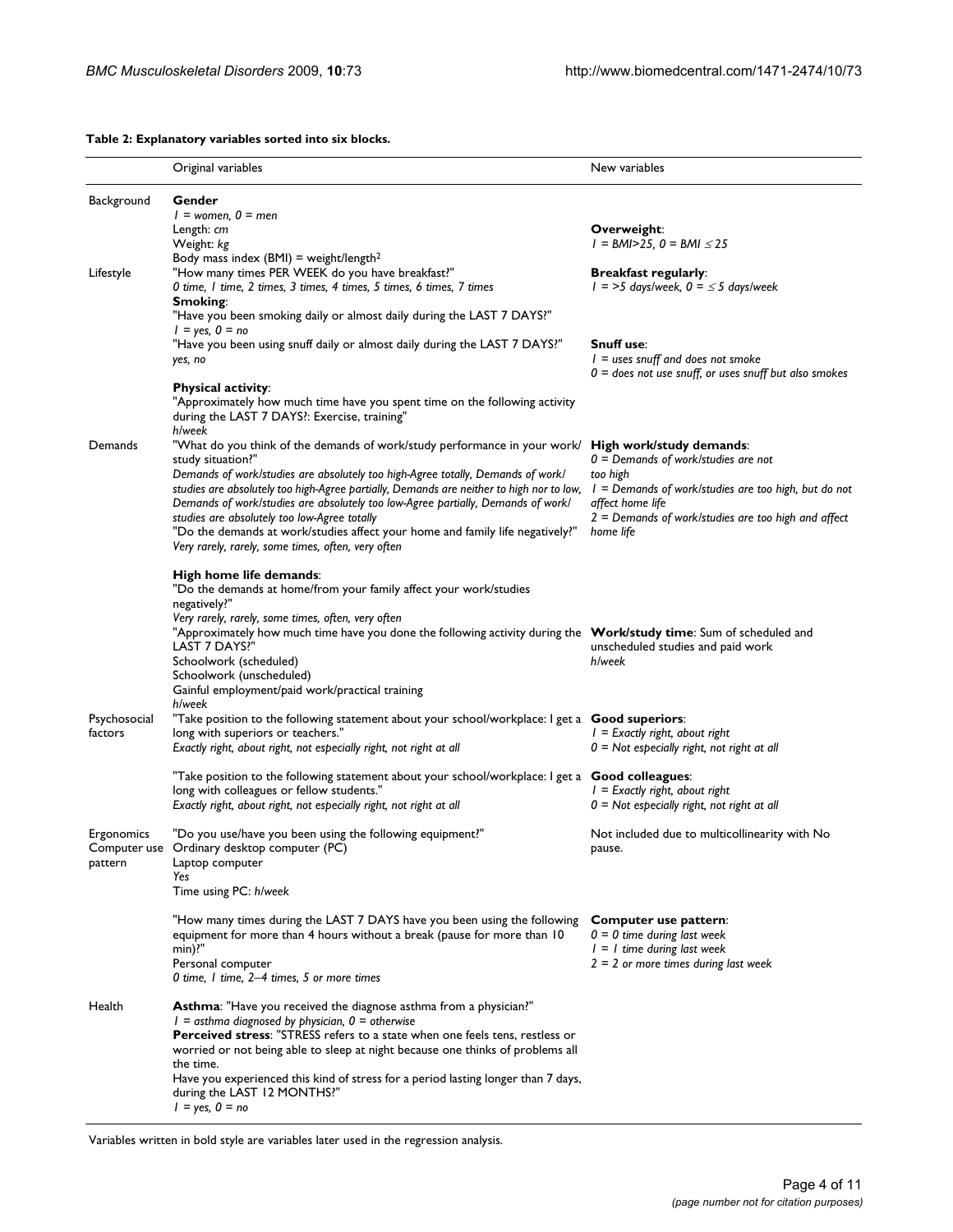ward procedure known to the author for providing appropriate CI for the indirect PR and it is out of the scope of this paper. Therefore in the results section estimates of OR, 95% CI and their p-values will be presented in combination with the estimates of the gender adjusted PR.

#### *Marginal model for binary outcome (short-term effect)*

The binary outcome 'pain at present' was modelled with a marginal logistic model [32]. The aim was to investigate whether the risk factors had a short-term effect (outcome and exposure occurring close together in time). A marginal model takes into account the repeated measurement structure of the data by modelling the correlation structure; it is an appropriate choice of model when focusing on population averages [32]. For each person, three observations of 'pain at present' were included in the analysis, one for each year. The explanatory variables were chosen from the same year as the outcome, as the intent was to determine short-term risk factors. If the explanatory variable varied over the three years, and the outcome also varied with the same pattern, the results were interpreted as an indication of a short-term effect. If the explanatory variable varied over the three years, and the outcome variable also varied but with a different pattern, then no association could be found and this was interpreted as a lack of short-term effect. If both the explanatory variable and the outcome were stable over time then no discrimination could be made between short-term or long-term effects.

The response variable Y (here 'pain at present') was assumed to follow a Bernoulli distribution with parameter p, where  $p = P(Y = 1)$  and

$$
logit [P(Y_{it} = 1)] = \alpha + \beta_1 x_{1it} + \beta_2 x_{2it} + ... + \beta_k x_{kit},
$$

where  $x_1$ ,  $x_2$ , ...,  $x_k$  are the explanatory variables, index i refers to the individual, and index t refers to the time point (0, 1, 2). The odds ratio for the effect of  $x_i$  is  $exp(\beta j)$ . The quasi-likelihood equations, which are known as generalized estimating equations (GEE), are used to take into account the repeated structure. The SAS procedure PROC GENMOD (link = logit, distribution = binomial, working correlation structure = exchangeable) was used. The GEE method gives consistent parameter estimates even if the correlation structure is misspecified; see [32] p. 468). However, it should be noted that the empirically-based standard errors which are used when making inferences about parameters with Wald statistics and asymptotic normality of estimators tend to underestimate the true errors unless the sample size is quite large [32] p. 467-468). Analysis was performed with both the exchangeable and the unstructured working correlation structure. The unstructured working correlation structure, which is more flexible then the exchangeable, was chosen as it gave slightly smaller P-values.

#### *Poisson model for counts (long-term effect)*

A Poisson model was used to analyze 'number of years with pain'. Thus, the longitudinal data has been summarized into one value for each person. For the explanatory variables the baseline values were used. The explanatory variable then precedes all the yearly outcomes. The purpose of the analysis was to identify possible long-term risk factors.

The observations, Y (here 'number of years with pain'), were assumed to follow a Poisson distribution with expected value μ, where

$$
log(\mu_i) = \alpha + \beta_1 x_{1i} + \beta_2 x_{2i} + ... + \beta_k x_{ki},
$$

where  $x_1$ ,  $x_2$ , ...,  $x_k$  are explanatory variables and index i refers to the individual.

A model allowing for over-dispersion was used; that is, a Poisson distribution where the variance was larger than the expected value. The PROC GENMOD procedure of SAS was used (link = Poisson, distribution = Poisson, scale = Pearson). The analysis indicated some over-dispersion (over-dispersion parameter  $= 1.1$ ), and by allowing this over-dispersion, the standard errors were not too small.

The response variable is based on the sum of the binary outcome for the three years. The sum of binary variables follows a Poisson distribution if the binary variables are independent, but here, in fact, the outcomes from one person are likely to be correlated. Hence, the true effect of exposure might be underestimated (as was observed in [33], and this must be remembered when interpreting the results.

#### *Markov transitional model for binary outcome (developing and ongoing pain)*

The binary outcome 'a period of pain' was modelled with a Markov transition model. The aim of this analysis was to identify those factors that might have a long-term influence, by investigating whether an exposure at baseline was associated with the development or recurrence of pain during the following year. The response variable 'a period of pain' was assumed to follow a Bernoulli distribution, with parameter  $p$  ( $p = P(Y_{it} = 1)$ ). First, the development of pain was studied, by only considering those who were pain-free at baseline ( $Y_0 = 0$ ) and modelling the probability of having pain at follow-up:

$$
logit [P(Y_1 = 1)] = \alpha + \beta_1 x_{1,0} + \beta_2 x_{2,0} + ..., for Y_0 = 0,
$$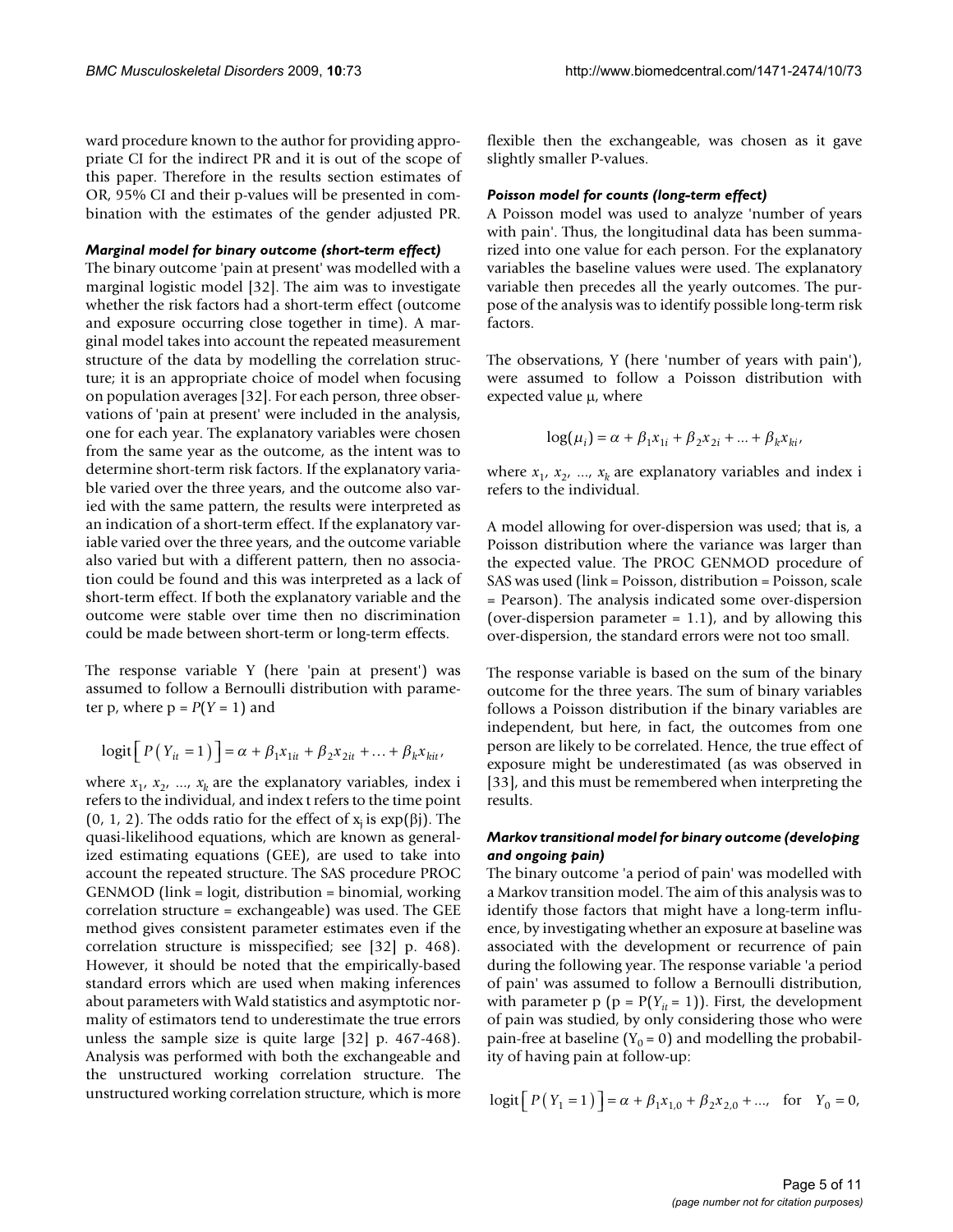where  $x_{i,t}$  refers to explanatory variable j at time t.

Next, the recurrence of pain was studied by considering those who had pain at baseline  $(Y_0 = 1)$ , and modelling the probability of having pain at follow-up:

$$
logit [P(Y_1 = 1)] = \alpha + \beta_1 x_{1,0} + \beta_2 x_{2,0} + \dots, \text{ for } Y_0 = 1.
$$

#### **Results**

#### *Descriptive*

There were some differences between men and women in the distribution of the explanatory variables (Table 3). All analyses were therefore adjusted for gender (men, women).

The variables which differed over the three years were work/study time, physical activity (to some extent), high work/study demands, computer use pattern and perceived stress; it was thus possible to test these variables for shortterm effect on musculoskeletal pain (Table 3).

The prevalence of 'a period of pain' at baseline, 23 percent, seems to be in the same range as the prevalence of upper back and neck pain after work among the younger section of the Swedish workforce (16–29 years) in 2003 [34]. The prevalence of pain at present was just slightly lower, 20 percent. Among the respondents, 15 percent

**Table 3: Descriptive statistics for the total group of individuals.**

developed pain between baseline and the one-year follow-up, and 52 percent had ongoing pain. If looking over the whole three year period; a little more then half of the respondents, 61 percent, did not report any year with a period of pain, while 20 percent reported one year with pain period, 11 percent reported two years with pain period, and 8 percent reported pain period all three years.

#### *Regression analysis*

The first step in the regression analyses was to include one explanatory variable at the time together with gender (results presented under OR and PR or RR in Table 4, 5, 6). The second step was a multiple regression where gender, together with explanatory variables with  $p \le 0.2$  in step 1, was included.

In the multiple regression model for 'pain at present' gender (women compared to men) was a statistically significant explanatory variable for neck pain (Table 4). The risk factors were smoking, high work/study demands, computer use pattern and perceived stress; high home life demands was a risk factor in the simple model, but in the multiple regression turned out not statistically significant (Table 4). Breakfast regularly, as a protective factor, was only close to statistically significant in the multiple model, though statistically significant in the simple model of pain at present (Table 4).

|                                              | <b>Baseline values</b> |                 | Intra-individual variability                          |
|----------------------------------------------|------------------------|-----------------|-------------------------------------------------------|
|                                              | Mean (min; max)        |                 | Average individual sd                                 |
|                                              | Women                  | Men             | (sd of average sd)                                    |
| Work/study time (h/week)                     | 36 (0; 82)             | 35 (0; 98)      | 11.6(8.06)                                            |
| Physical activity (h/week)                   | 4(0; 40)               | 4(0; 40)        | 2.0(2.32)                                             |
|                                              | %                      | %               | Proportion of persons in same category all 3 years, % |
| Overweight                                   | 8                      | 15              | 90                                                    |
| Breakfast regularly                          | 85                     | 79              | 83                                                    |
| Snuff use, non-smoking                       | 2                      | $\overline{10}$ | 96                                                    |
| Smoking                                      | 6                      | 5               | 94                                                    |
| High work/study demands                      |                        |                 | 43                                                    |
| No too high demands                          | 49                     | 71              |                                                       |
| High demands, not affecting home life        | 34                     | 20              |                                                       |
| High demands, affecting home life            | 17                     | 9               |                                                       |
| High home life demands                       | 3                      | 6               | 88                                                    |
| Good superiors                               | 95                     | 93              | 87                                                    |
| Good colleagues                              | 94                     | 93              | 88                                                    |
| Computer use pattern                         |                        |                 | 49                                                    |
| No 4 h periods without a break (0)           | 66                     | 48              |                                                       |
| One 4 h period without a break (1)           | 12                     | 15              |                                                       |
| At least two 4 h periods without a break (2) | 22                     | 37              |                                                       |
| Asthma                                       | 8                      | 7               | 96                                                    |
| Perceived stress                             | 65                     | 46              | 52                                                    |

Baseline values and variability within individuals over the years. Number of women at baseline: 579–586\*, number of men at baseline: 538–540. The total number of respondents varied because of incomplete data.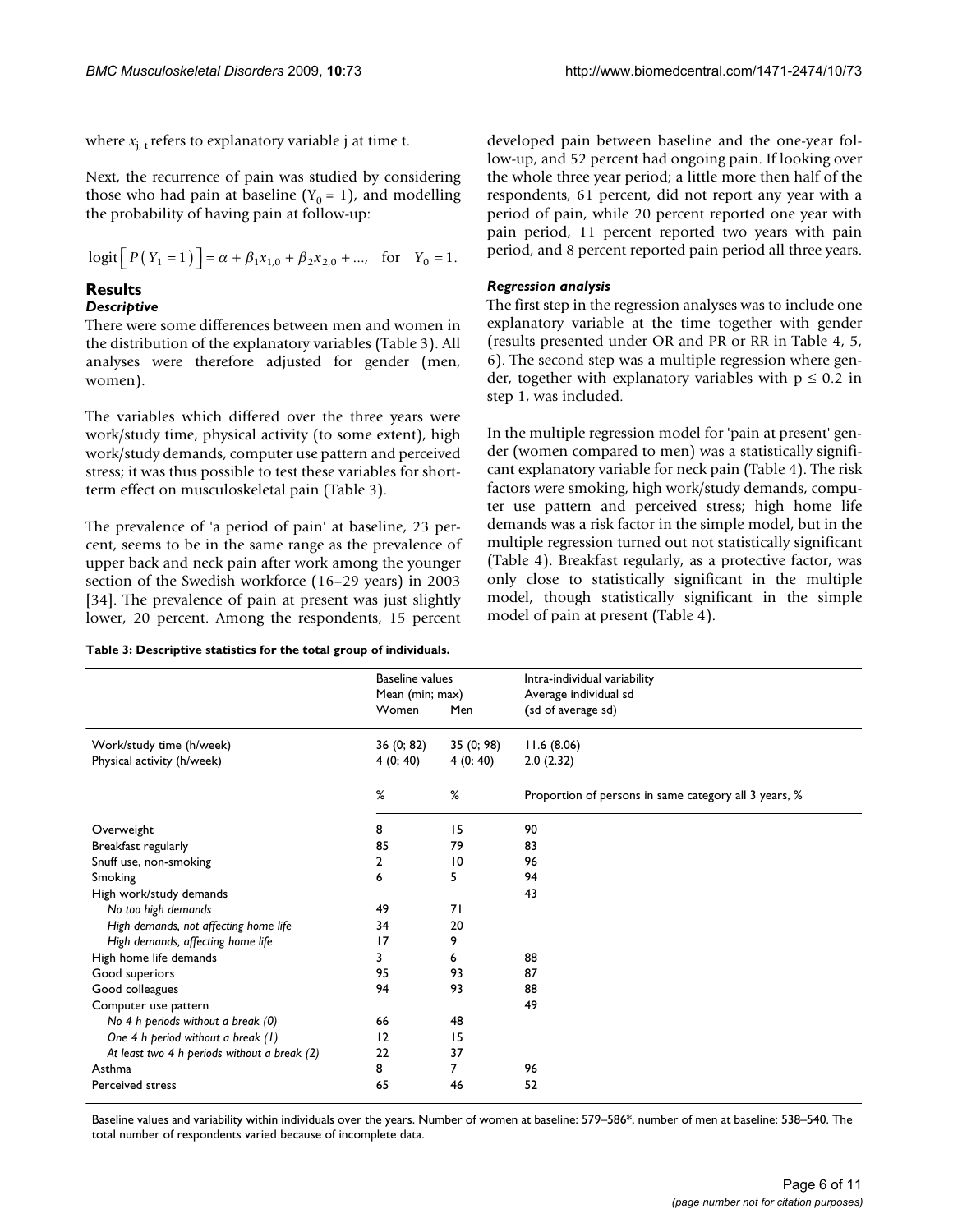In the multiple regression model for 'number of years with pain' the statistically significant explanatory variables were gender (women compared to men), computer use pattern, high work/study demands and perceived stress (Table 5). In the simple models smoking, high home life demands and asthma were risk factors and breakfast regularly was a health factor, but none of these were statistically significant in the multiple regression model (Table 5). It should be noted that the rate ratios from the Poisson model for 'number of years with pain' are interpreted as the ratios of expected numbers of years with pain, and are not comparable in magnitude with the corresponding odds ratios.

In the multiple model for developing musculoskeletal pain during the last year ('a period of pain') the statistically significant explanatory variables were gender (women compared to men), computer use pattern and perceived stress (Table 6). Asthma also was a risk factor for developing pain in the simple model, but only close to statistically significant in the multiple model (Table 6).

In the multiple model for ongoing musculoskeletal pain during the last year ('a period with pain') none of the factors were statistically significant, but perceived stress was close (Table 7). In the simple model the explanatory variables women (compared to men) and perceived stress were statistically significant (Table 7).

From the simple regression models we have that the prevalence for neck pain among women were 28 percent (pain at present), 22 percent (developing pain) and 56 percent (ongoing pain); and the prevalence for neck pain among men were 12 percent (pain at present), 9 percent (developing pain) and 41 percent (ongoing pain).

#### **Discussion**

#### *Principal findings*

Pain was more prevalent among women than men for all outcome measurements, except for ongoing pain where result were indistinct. Perceived stress was a risk factor regarding developing pain, and was both a short-term and a long-term risk factor. Moreover, the results showed that high work/study demands were a short-term and longterm risk factor for neck pain. Computer use pattern was a risk factor for developing pain, but also both a short- and a long-term risk factor. The above findings, regarding type of factor and direction of association, are consistent with a systematic review concerning neck pain [5] and with results in more recent studies [3,8,11,35]. Smoking was a risk factor for pain at present. Less certain results regarding possible risk factors were that smoking was, in the simple model, associated with number of years with pain. High home life demands were, in the simple models, associated with pain at present and with number of years with pain. Asthma was, in the simple models, associated with developing pain and number of years with pain. In an earlier

#### **Table 4: Marginalmodels – analyses of pain at present.**

| Explanatory variables from baseline Exposed cases Simple model |     |                    |                          | <b>Adjusted model</b>     | <b>Proportion ratio</b> |              |                 |
|----------------------------------------------------------------|-----|--------------------|--------------------------|---------------------------|-------------------------|--------------|-----------------|
|                                                                |     | Odds ratio P-value |                          | <b>Odds ratio</b> P-value |                         | 95% CI       |                 |
| Women/men                                                      | 160 | 2.9                | < 0.001                  | 2.6                       | < 0.001                 | 2.02; 3.41   | 2.4             |
| Overweight                                                     | 22  | $\overline{1}$ .   | 0.463                    |                           |                         |              | $\mathbf{L}$    |
| Breakfast regularly                                            | 168 | 0.64               | 0.001                    | 0.77                      | 0.058                   | 0.593; 0.995 | 0.71            |
| Snuff use                                                      | 5   |                    | $\overline{\phantom{0}}$ |                           |                         |              |                 |
| Smoking                                                        | 23  | $2.2\phantom{0}$   | < 0.001                  | 2.0                       | 0.003                   | 1.35; 3.00   | 1.8             |
| Physical activity                                              |     | 0.98               | 0.157                    | 0.99                      | 0.318                   | 0.967; 1.01  | 0.99            |
| High work/study demands                                        | 104 |                    | < 0.001                  |                           | 0.004                   |              |                 |
| (ref: not too high)                                            |     |                    |                          |                           |                         |              |                 |
| Not affecting home<br>life                                     | 71  | $\mathsf{I}$ .4    |                          | 1.3                       |                         | 1.06; 1.61   | 1.3             |
| Affecting home life                                            | 45  | 1.8                |                          | 1.5                       |                         | 1.16; 1.99   | 1.6             |
| High home life demands                                         | 12  | 1.5                | 0.020                    | 1.2                       | 0.243                   | 0.868; 1.77  | $\mathsf{I}$ .4 |
| Work/study time                                                |     | 1.0                | 0.266                    |                           |                         |              | 1.0             |
| Good relationship with superiors                               | 206 | 0.78               | 0.139                    | 0.89                      | 0.507                   | 0.624; 1.26  | 0.82            |
| Good relationship with colleagues                              | 207 | 0.76               | 0.175                    | 0.92                      | 0.700                   | 0.614; 1.39  | 0.81            |
| Computer use pattern (ref: 0)                                  | 120 |                    | < 0.001                  |                           | 0.012                   |              |                 |
| One 4 h period without a break                                 | 24  | 1.0                |                          | 1.0                       |                         | 0.748; 1.34  | 1.0             |
| At least two 4 h periods without a break                       | 76  | 1.6                |                          | 1.4                       |                         | 1.11; 1.71   | $\mathsf{I}$ .4 |
| Asthma                                                         | 23  | 1.2                | 0.360                    |                           |                         |              | IJ              |
| Perceived stress                                               | 163 | 1.8                | < 0.001                  | 1.6                       | < 0.001                 | 1.34; 2.01   | 1.6             |

All odds ratios are adjusted for gender (using men as the reference category). For the adjusted odds ratios both p-values and 95% confidence intervals (CI) are presented. The total number of respondents varied between N = 737 - 885, because of incomplete data. Estimates were not calculated for explanatory variables with five or fewer exposed cases.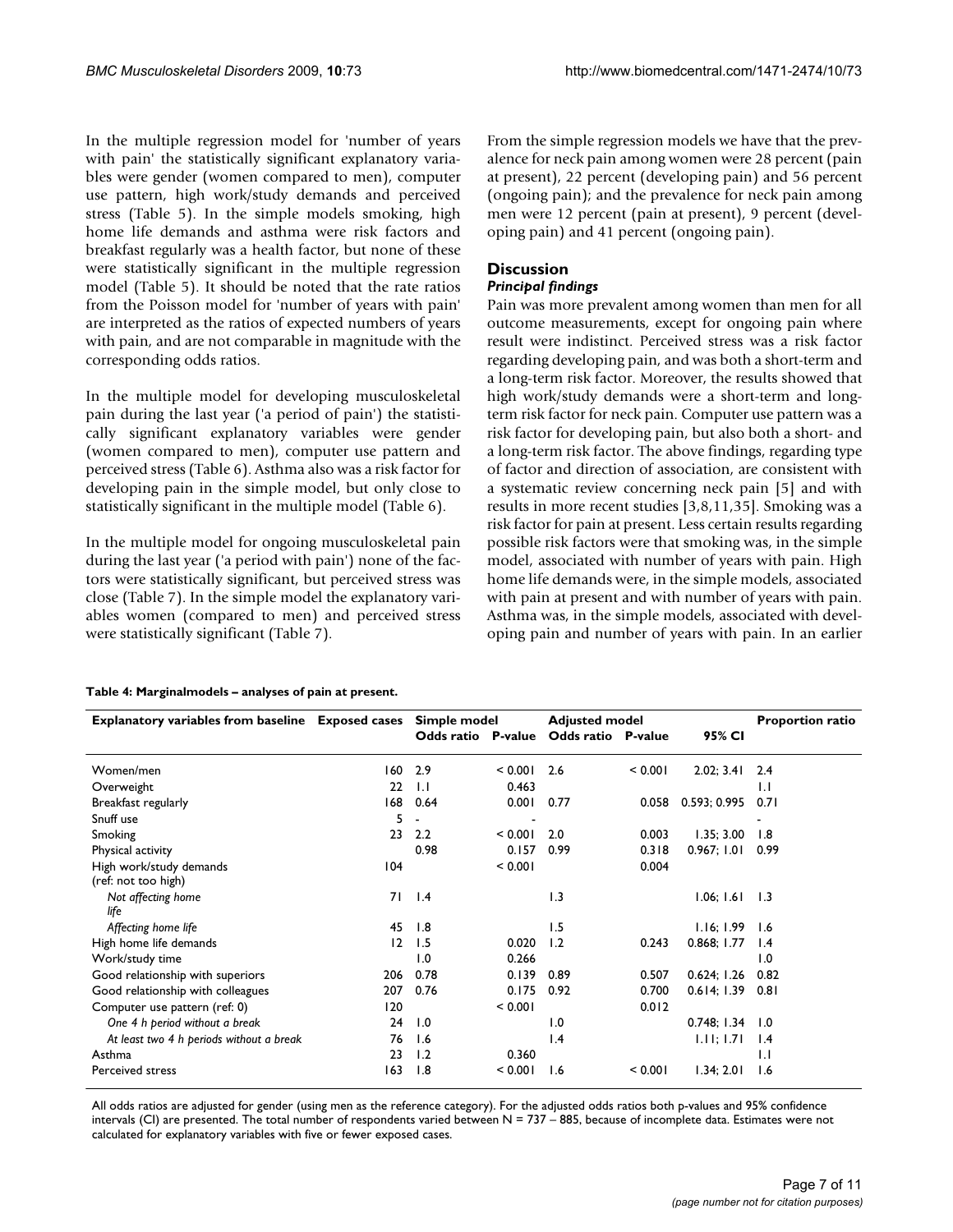**Table 5: Poisson models – analyses of number of years with pain.**

| <b>Explanatory variables from baseline</b>  | <b>Exposed cases</b> | Simple model    |         | <b>Adjusted model</b> |                |             |
|---------------------------------------------|----------------------|-----------------|---------|-----------------------|----------------|-------------|
|                                             | (Y>0)                | Rate ratio      | P-value | Rate ratio            | P-value 95% CI |             |
| Women/men                                   | 245                  | 1.7             | < 0.001 | 1.6                   | < 0.001        | 1.37; 1.79  |
| Overweight                                  | 36                   | 0.95            | 0.525   |                       |                |             |
| Breakfast regularly                         | 280                  | 0.83            | 0.015   | 0.96                  | 0.612          | 0.809; 1.13 |
| Snuff use                                   | 9                    | 0.84            | 0.126   | 1.0                   | 0.824          | 0.856; 1.21 |
| Smoking                                     | 23                   | 1.4             | 0.045   | 1.2                   | 0.210          | 0.862; 1.78 |
| Physical activity                           |                      | 0.99            | 0.158   | $\overline{1.0}$      | 0.926          | 0.988; 1.01 |
| High work/study demands (ref: not too high) | 189                  |                 | 0.004   |                       | 0.047          |             |
| Not affecting home life                     | 92                   | 1.0             |         | 0.94                  |                | 0.822; 1.08 |
| Affecting home life                         | 67                   | 1.4             |         | 1.3                   |                | 0.998, 1.58 |
| High home life demands                      | 21                   | $\mathsf{I}$ .4 | 0.039   | $\overline{1}$ .      | 0.532          | 0.802; 1.51 |
| Work/study time                             |                      | 1.00            | 0.746   |                       |                |             |
| Good relationship with superiors            | 327                  | 0.80            | 0.099   | 0.87                  | 0.321          | 0.652; 1.17 |
| Good relationship with colleagues           | 322                  | 0.88            | 0.284   |                       |                |             |
| Computer use pattern<br>(ref: 0)            | 185                  |                 | 0.003   |                       | 0.024          |             |
| One 4 h period without a break              | 53                   | 1.2             |         | $\mathsf{L}$          |                | 0.953; 1.36 |
| At least two 4 h periods without a break    | 110                  | 1.2             |         | 1.2                   |                | 1.04; 1.37  |
| Asthma                                      | 36                   | 1.4             | 0.006   | 1.3                   | 0.102          | 0.934; 1.69 |
| Perceived stress                            | 239                  | $\mathsf{I}$ .4 | < 0.001 | 1.3                   | < 0.001        | 1.17; 1.51  |

All rate ratios are adjusted for gender (using men as the reference category). For the adjusted odds ratios both p-values and 95% confidence intervals (CI) are presented. The total number of respondents varied between  $N = 677 - 801$ , because of incomplete data.

| Table 6: Developing pain: Markov transition models – analyses of a period of pain at one-year follow-up, for those without a period of |  |  |
|----------------------------------------------------------------------------------------------------------------------------------------|--|--|
| pain at baseline.                                                                                                                      |  |  |

| <b>Explanatory variables from baseline</b> | <b>Exposed cases</b> | Simple model       |         | <b>Adjusted model</b>     |          |             | <b>Proportion ratio</b> |
|--------------------------------------------|----------------------|--------------------|---------|---------------------------|----------|-------------|-------------------------|
|                                            |                      | Odds ratio P-value |         | Odds ratio P-value 95% CI |          |             |                         |
| Women/men                                  | 86                   |                    |         | 3.1                       |          |             |                         |
|                                            |                      | 3.0                | < 0.001 |                           | < 0.0001 | 2.00:4.82   | 2.5                     |
| Overweight                                 | 10                   | 0.80               | 0.522   |                           |          |             | 0.82                    |
| Breakfast regularly                        | 103                  | 0.81               | 0.423   |                           |          |             | 0.84                    |
| Snuff use                                  | 5                    | ٠                  |         |                           |          |             | $\blacksquare$          |
| Smoking                                    | 7                    | 1.2                | 0.685   |                           |          |             | 1.1                     |
| Physical activity                          |                      | 0.99               | 0.599   |                           |          |             | 0.99                    |
| High work/study demands                    | 62                   |                    | 0.126   |                           | 0.296    |             |                         |
| (ref: not too high)                        |                      |                    |         |                           |          |             |                         |
| Not affecting home life                    | 48                   | 1.4                |         | $\mathsf{I}$ .4           |          | 0.913; 2.20 | 1.4                     |
| Affecting home life                        | 16                   | 1.5                |         | $\mathsf{L}$              |          | 0.596; 2.12 | 1.3                     |
| High home life demands                     | 8                    | 2.2                | 0.063   | 2.2                       | 0.080    | 0.912; 5.07 | 1.9                     |
| Work/study time                            |                      | 1.0                | 0.889   |                           |          |             | 1.0                     |
| Good relationship with superiors           | 116                  | 0.67               | 0.280   |                           |          |             | 0.72                    |
| Good relationship with colleagues          | l 14                 | 0.56               | 0.098   | 0.72                      | 0.373    | 0.354; 1.48 | 0.62                    |
| Computer use pattern                       | 64                   |                    | 0.016   |                           | 0.021    |             |                         |
| (ref: 0)                                   |                      |                    |         |                           |          |             |                         |
| One 4 h period without a break             | 20                   | 1.6                |         | 1.7                       |          | 0.941; 2.94 | 1.5                     |
| At least two 4 h periods without a break   | 42                   | 1.9                |         | 1.8                       |          | 1.16; 2.89  | 1.7                     |
| Asthma                                     | $\overline{13}$      | 2.0                | 0.046   | 2.0                       | 0.052    | 0.996; 3.91 | 1.7                     |
| Perceived stress                           | 84                   | 1.9                | 0.002   | 1.7                       | 0.011    | 1.13; 2.63  | 1.7                     |

All odds ratios are adjusted for gender (using men as the reference category). For the adjusted odds ratios both p-values and 95% confidence intervals (CI) are presented. The total number of respondents varied between  $N = 267 - 326$ , because of incomplete data. Estimates were not calculated for explanatory variables with five or fewer exposed cases.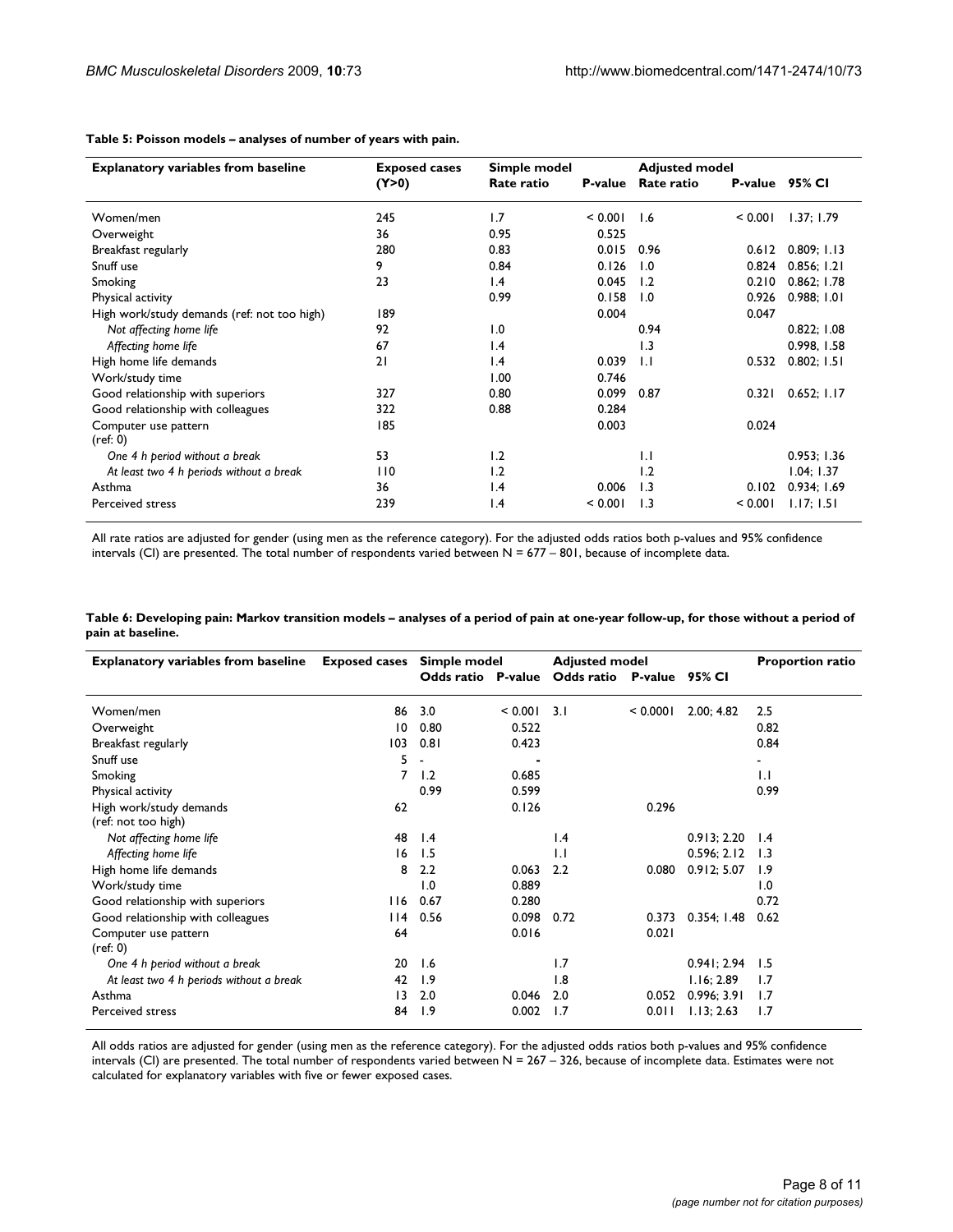| <b>Explanatory variables from baseline</b> | <b>Exposed cases</b> |                 | Simple model |                                              | <b>Adjusted model</b> |             |                 |
|--------------------------------------------|----------------------|-----------------|--------------|----------------------------------------------|-----------------------|-------------|-----------------|
|                                            |                      |                 |              | Odds ratio P-value Odds ratio P-value 95% CI |                       |             |                 |
| Women/men                                  | 106                  | 1.9             | 0.027        | 1.6                                          | 0.157                 | 0.837; 3.01 | 1.4             |
| Overweight                                 | 4                    | 0.87            | 0.848        |                                              |                       |             | 0.96            |
| Breakfast regularly                        | 14                   | 1.5             | 0.202        |                                              |                       |             | 1.2             |
| Snuff use                                  | 4                    |                 |              |                                              |                       |             |                 |
| Smoking                                    | 12                   | $\mathsf{I}$ .4 | 0.231        |                                              |                       |             | $\mathsf{L}$    |
| Physical activity                          |                      | 0.98            | 0.684        |                                              |                       |             | 0.99            |
| High work/study demands                    | 64                   |                 | 0.606        |                                              |                       |             |                 |
| (ref: not too high)                        |                      |                 |              |                                              |                       |             |                 |
| Not affecting home life                    | 40                   | 1.2             |              |                                              |                       |             | $\mathsf{L}$    |
| Affecting home life                        | 32                   | 1.3             |              |                                              |                       |             | 1.2             |
| High home life demands                     | 5                    |                 |              |                                              |                       |             |                 |
| Work/study time                            |                      | 0.98            | 0.095        | 0.98                                         | 0.093                 | 0.962; 1.00 | 0.99            |
| Good relationship with superiors           | 126                  | 0.49            | 0.206        |                                              |                       |             | 0.73            |
| Good relationship with colleagues          | 129                  | $\mathsf{I}$ .4 | 0.545        |                                              |                       |             | 1.2             |
| Computer use pattern (ref: 0)              | 81                   |                 | 0.568        |                                              |                       |             |                 |
| One 4 h period without a break             | 18                   | 0.98            |              |                                              |                       |             | 0.99            |
| At least two 4 h periods without a break   | 37                   | 0.75            |              |                                              |                       |             | 0.86            |
| Asthma                                     | 17                   | 1.8             | 0.198        | 1.9                                          | 0.205                 | 0.708; 5.00 | 1.3             |
| <b>Perceived stress</b>                    | 108                  | 1.9             | 0.029        | 1.8                                          | 0.064                 | 0.965:3.50  | $\mathsf{I}$ .4 |

**Table 7: Ongoing pain: Markov transition models – analyses of a period of pain at one-year follow-up, for those with a period of pain at baseline.**

All odds ratios are adjusted for gender (using men as the reference category). For the adjusted odds ratios both p-values and 95% confidence intervals (CI) are presented. The total number of respondents varied between N = 214–264, because of incomplete data. Estimates were not calculated for explanatory variables with fewer than five exposed cases.

study, association between asthma and low back pain was shown [36].

Results for ongoing pain were more uncertain, possibly due to the lower number of observations as only those reporting a period of pain in the baseline questionnaire were included. For ongoing pain perceived stress was a risk factor in the simple model, but only close to statistical significance in the multiple model. In the simple model gender was associated with ongoing pain, but in the multiple model the result was inconclusive. Note though that for all explanatory variables in the multiple regression the estimated OR:s were of the same size as in the simple regressions. The only exception was for gender, where the OR for women compared to men decreased slightly in the multiple regression compared to the simple regression.

In all analyses, work/study time and physical activity (measured as hours per week) seemed to have very small or no effect (0.98 ≤ OR ≤ 1.0, 0.99 ≤ PR ≤ 1.0, 0.99 ≤ RR ≤ 1.0) and were not statistically significant in any analyses. This was also the case for overweight  $(0.87 \leq \text{OR} \leq 1.0,$  $0.82 \leq PR \leq 1.1$ , RR = 0.95).

The proportion of women developing pain was more than twice the proportion of men who develop pain (PR = 2.5). For ongoing pain, the corresponding proportion ratio was 1.4, meaning that the proportion neck pain for women were in this case much closer to the proportion for men. This is consistent with recent systematic reviews that reported that women in the general working population were slightly more likely to report neck pain compared with men, but that the evidence is inconsistent regarding the role of gender in recovery from neck pain [16,37]. It would be interesting to investigate, in further studies, whether the differences between women and men in musculoskeletal pain mainly occur in the development of pain. A hypothesis worth testing would be that there is still some unexplained difference between men and women in the development of pain, while differences between men and women who already have pain can to a larger extent be explained by exposure to known risk factors. Suggested reasons in earlier studies behind the gender differences in MSD include the over-representation of women in sedentary, and repetitive work, and the persistent gender imbalance in domestic work [38]. As the present study group consisted of young university students mainly without children the above explanation does not seem to apply here.

#### *Strengths and weaknesses of the study*

One of the limitations of the present study is that the outcome variables do not incorporate the disability or burden of the pain. This study should be seen as a first step towards stronger analysis of musculoskeletal outcome by using longitudinal data.

One of the aims of this study was to classify factors as having long-term or short-term effects. In order to allow interpretation of the explanatory variables as long-term or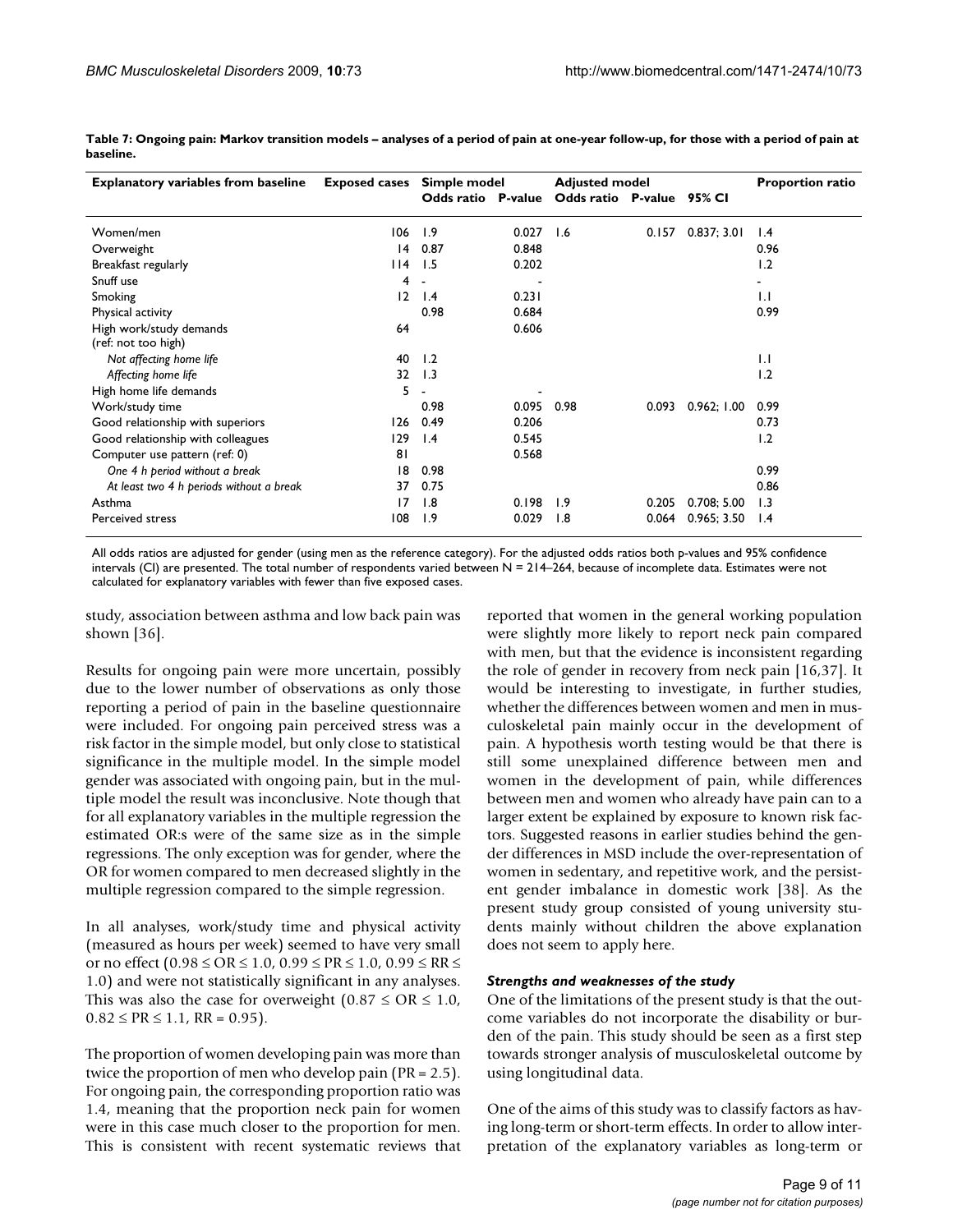short-term effects, we investigated the stability of these variables over time. High work demands, computer use pattern, and perceived stress varied over the years, and could therefore be investigated regarding short-term effects in the model for pain at present and regarding long-term effects in the model for number of years with pain, the model for development of pain, and the model for ongoing pain. Factors that were not changeable (gender), or that could vary but did not in the present material (breakfast regularly, smoking) could not be investigated concerning short-term effects.

The type of self-reported neck pain outcome used in the present study is noted to be sensitive to effects of seasonal variation at different follow-ups [39]. In the present study the time of the year for the data collection was the same to avoid this seasonal effect.

As in many studies, both the outcome and the exposure were self-reported. This could result in recall bias; that is a tendency for individuals who have a high level of pain to over report their exposure, and the reverse tendency among the pain free individuals. Interpretation of effects in the analysis of the marginal model should be made with caution, as the outcome and exposure were measured at the same time. However, as the questions about exposure referred to either the previous week or to an undefined time period previous to the measurement, it is possible to interpret the results as indications of temporal effect.

Due to the use of different regression models and different outcomes, the integrated conclusions drawn from these analyses are more informative than the conclusions from a single one of these regressions. The different outcome variables used here represent temporary or ongoing musculoskeletal pain.

#### *Meaning of the study: possible implications*

The most consistent risk factors were perceived stress, high work/study demands and computer use pattern. In the frame work of the balance theory this could be interpreted as factors measuring some aspects of lack of balance between load and recourses or possibility for recovery. Computer use pattern to some degree measures the constant low intensity physical exposure of computer work without breaks for recovery. High work/study demands when negatively affecting home life could represent demands too high to allow for sufficient recovery after work. Perceived stress could be interpreted as the persons own perception of imbalance between loads and resources. This interpretation of the most important risk factors suggests that the preventive as well as the curative work, related to musculoskeletal neck pain, should focus on the balance between load and resources/recovery.

#### *Future research*

These results should be confirmed in further longitudinal studies, where it would be desirable to investigate an outcome that includes the dimension of disability or burden and also to perform intervention studies to better understand causal effects.

#### **Conclusion**

Perceived stress, high work/study demands and computer use pattern (break pattern) were short-term risk factors as well as long-term risk factors for musculoskeletal neck pain. Perceived stress and computer use pattern were involved in developing neck pain. By the use of different regression models the different aspects of the neck pain pattern could be addressed and the risk factors impact on the pain pattern was identified.

#### **Competing interests**

The authors declare that they have no competing interests.

#### **Authors' contributions**

AGE: Designing the study's analytic strategy and analyzes, and preparation of the main body of the text. EMA: Supervised the statistical methodology and participated in preparation of the text. MH: Designing the study, responsible for the cohort, and supervised the applied parts of the study and discussion over results. All authors read and approved the final manuscript.

#### **References**

- 1. Andersen JH, Haahr JP, Frost P: **[Risk factors for more severe](http://www.ncbi.nlm.nih.gov/entrez/query.fcgi?cmd=Retrieve&db=PubMed&dopt=Abstract&list_uids=17393441) [regional musculoskeletal symptoms: a two-year prospective](http://www.ncbi.nlm.nih.gov/entrez/query.fcgi?cmd=Retrieve&db=PubMed&dopt=Abstract&list_uids=17393441) [study of a general working population.](http://www.ncbi.nlm.nih.gov/entrez/query.fcgi?cmd=Retrieve&db=PubMed&dopt=Abstract&list_uids=17393441)** *Arthritis Rheum* 2007, **56(4):**1355-1364.
- 2. Andersen JH, Kaergaard A, Frost P, Thomsen JF, Bonde JP, Fallentin N, Borg V, Mikkelsen S: **[Physical, psychosocial, and individual](http://www.ncbi.nlm.nih.gov/entrez/query.fcgi?cmd=Retrieve&db=PubMed&dopt=Abstract&list_uids=11884915) [risk factors for neck/shoulder pain with pressure tenderness](http://www.ncbi.nlm.nih.gov/entrez/query.fcgi?cmd=Retrieve&db=PubMed&dopt=Abstract&list_uids=11884915) in the muscles among workers performing monotonous, [repetitive work.](http://www.ncbi.nlm.nih.gov/entrez/query.fcgi?cmd=Retrieve&db=PubMed&dopt=Abstract&list_uids=11884915)** *Spine* 2002, **27(6):**660-667.
- 3. Andersen JH, Kaergaard A, Mikkelsen S, Jensen UF, Frost P, Bonde JP, Fallentin N, Thomsen JF: **[Risk factors in the onset of neck/shoul](http://www.ncbi.nlm.nih.gov/entrez/query.fcgi?cmd=Retrieve&db=PubMed&dopt=Abstract&list_uids=12937185)[der pain in a prospective study of workers in industrial and](http://www.ncbi.nlm.nih.gov/entrez/query.fcgi?cmd=Retrieve&db=PubMed&dopt=Abstract&list_uids=12937185) [service companies.](http://www.ncbi.nlm.nih.gov/entrez/query.fcgi?cmd=Retrieve&db=PubMed&dopt=Abstract&list_uids=12937185)** *Occup Environ Med* 2003, **60(9):**649-654.
- 4. Heinegard D, Lidgren L, Saxne T: **[Recent developments and](http://www.ncbi.nlm.nih.gov/entrez/query.fcgi?cmd=Retrieve&db=PubMed&dopt=Abstract&list_uids=14710512) [future research in the bone and joint decade 2000–2010.](http://www.ncbi.nlm.nih.gov/entrez/query.fcgi?cmd=Retrieve&db=PubMed&dopt=Abstract&list_uids=14710512)** *Bull World Health Organ* 2003, **81(9):**686-688.
- 5. Ariens GA, van Mechelen W, Bongers PM, Bouter LM, Wal G van der: **[Psychosocial risk factors for neck pain: a systematic review.](http://www.ncbi.nlm.nih.gov/entrez/query.fcgi?cmd=Retrieve&db=PubMed&dopt=Abstract&list_uids=11170160)** *Am J Ind Med* 2001, **39(2):**180-193.
- 6. Huisstede BM, Bierma-Zeinstra SM, Koes BW, Verhaar JA: **[Inci](http://www.ncbi.nlm.nih.gov/entrez/query.fcgi?cmd=Retrieve&db=PubMed&dopt=Abstract&list_uids=16448572)[dence and prevalence of upper-extremity musculoskeletal](http://www.ncbi.nlm.nih.gov/entrez/query.fcgi?cmd=Retrieve&db=PubMed&dopt=Abstract&list_uids=16448572) [disorders. A systematic appraisal of the literature.](http://www.ncbi.nlm.nih.gov/entrez/query.fcgi?cmd=Retrieve&db=PubMed&dopt=Abstract&list_uids=16448572)** *BMC Musculoskelet Disord* 2006, **7:**7.
- 7. Gerr F, Monteilh CP, Marcus M: **[Keyboard use and musculoskel](http://www.ncbi.nlm.nih.gov/entrez/query.fcgi?cmd=Retrieve&db=PubMed&dopt=Abstract&list_uids=16802184)[etal outcomes among computer users.](http://www.ncbi.nlm.nih.gov/entrez/query.fcgi?cmd=Retrieve&db=PubMed&dopt=Abstract&list_uids=16802184)** *J Occup Rehabil* 2006, **16(3):**265-277.
- 8. Wahlstrom J: **[Ergonomics, musculoskeletal disorders and](http://www.ncbi.nlm.nih.gov/entrez/query.fcgi?cmd=Retrieve&db=PubMed&dopt=Abstract&list_uids=15857896) [computer work.](http://www.ncbi.nlm.nih.gov/entrez/query.fcgi?cmd=Retrieve&db=PubMed&dopt=Abstract&list_uids=15857896)** *Occup Med (Lond)* 2005, **55(3):**168-176.
- 9. Ekman A, Andersson A, Hagberg M, E WH: **[Gender differences in](http://www.ncbi.nlm.nih.gov/entrez/query.fcgi?cmd=Retrieve&db=PubMed&dopt=Abstract&list_uids=11220032) [musculoskeletal health of computer and mouse users in the](http://www.ncbi.nlm.nih.gov/entrez/query.fcgi?cmd=Retrieve&db=PubMed&dopt=Abstract&list_uids=11220032) [Swedish work force.](http://www.ncbi.nlm.nih.gov/entrez/query.fcgi?cmd=Retrieve&db=PubMed&dopt=Abstract&list_uids=11220032)** *Occupational Medicine* 2000, **50:**608-613.
- 10. Karels CH, Bierma-Zeinstra SM, Burdorf A, Verhagen AP, Nauta AP, Koes BW: **[Social and psychological factors influenced the](http://www.ncbi.nlm.nih.gov/entrez/query.fcgi?cmd=Retrieve&db=PubMed&dopt=Abstract&list_uids=17606181) [course of arm, neck and shoulder complaints.](http://www.ncbi.nlm.nih.gov/entrez/query.fcgi?cmd=Retrieve&db=PubMed&dopt=Abstract&list_uids=17606181)** *J Clin Epidemiol* 2007, **60(8):**839-848.